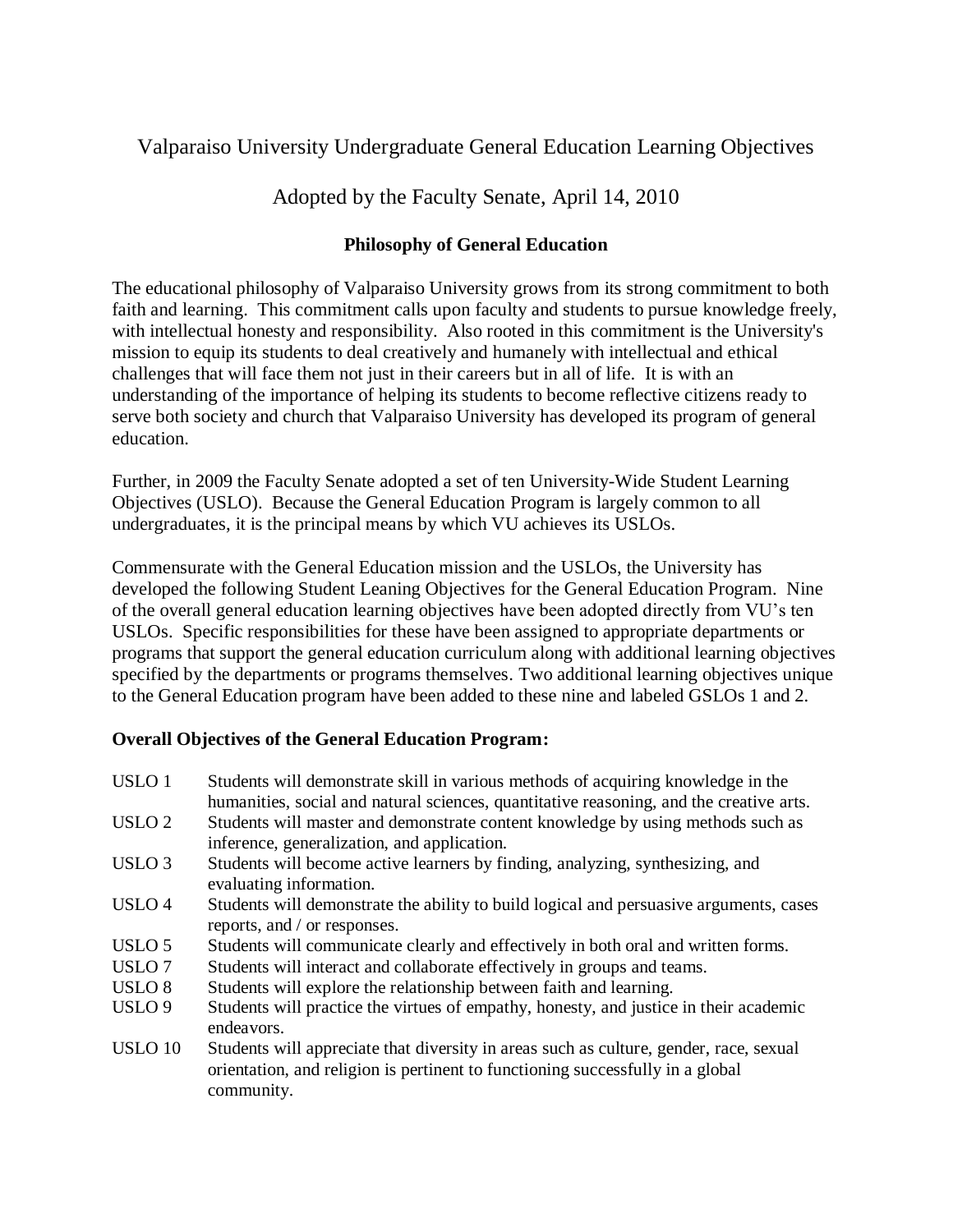- GSLO 1 Students will appreciate the importance of mental, emotional, and physical well-being.
- GSLO 2 Students will recognize that the acquisition of knowledge is a life-long process, and that the truly educated person is not simply a narrow specialist but able to integrate learning from different fields of inquiry.

# **Freshman Core Program:**

USLOs 2-5 and 7-10. GSLO 2.

- 1. Students will demonstrate recognition and understanding of cultural differences encountered in texts and articulate connections that may transcend them.
- 2. Students will show an understanding and basic appreciation of the affective dimension of a text.

# **Theology:**

USLOs 2-5, 8, 10.

1. Students will demonstrate a familiarity with significant aspects of Christianity, with special attention to the religiously pluralistic nature of the world. Such familiarity includes understanding Christianity's technical vocabulary, classic texts, history and practices, and chief problems.

## **Cultural Diversity: Foreign Languages and Diversity Course**

USLOs 1, 2, 3, 7, 9, 10.

- 1. Students will demonstrate an acquisition of the four skills of reading, writing, listening, and speaking appropriate to a specific level of the target language.
- 2. Students will demonstrate an awareness of language and its structure.
- 3. Students will demonstrate an understanding that one communicates in a foreign language through language skills along with a critical consideration of the culture, beliefs, traditions, values, and ways of life of those who speak the target language.
- 4. Students will demonstrate an understanding of diversity within the historical development of a cultural tradition, or knowledge acquired by a comparative study of contrasting cultures, or knowledge acquired by an examination of minority traditions within a dominant culture.

#### **Humanities:**

USLOs 1-5. GSLO 2.

1. Students will demonstrate an understanding of fundamental intellectual, aesthetic, metaphysical, and/or ethical dimensions of human existence.